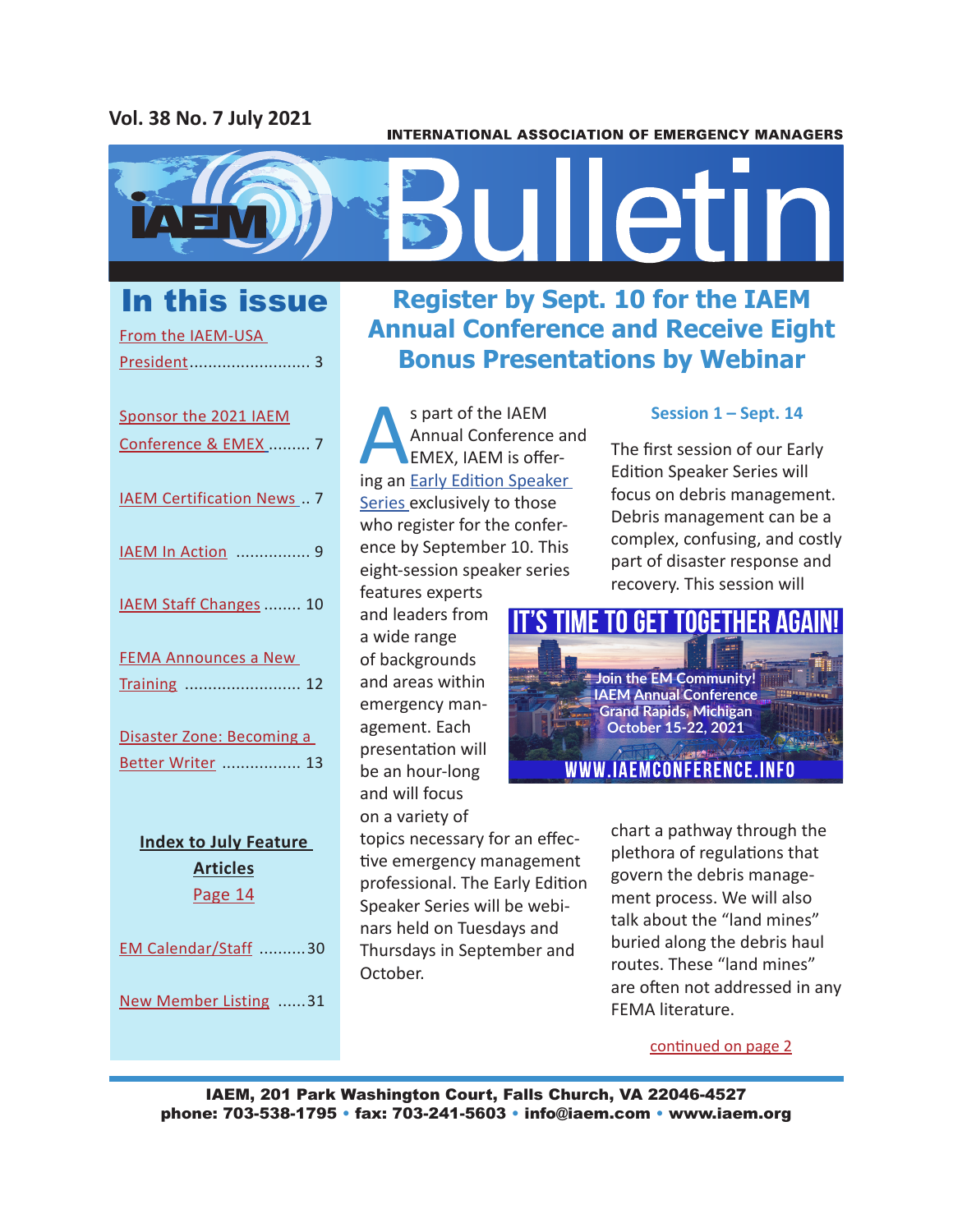# **One Emergency Manager's View: Why I was the Last Adult in my Household to get a Shot**

**By Michael D. Prasad, CEM, Consultant, Emergency Services Consulting International, Inc.**

One might think that as<br>
an emergency man-<br>
especially one who spent most an emergency management professional – of 2020 watching daily intelligence about COVID-19 and how it has devastated our entire world like no other type of experienced disaster – I would be the first in line to get any of the vaccines available. Nope. It did not happen that way at all. I was the last adult in my household "bubble" of six (including my granddaughter) to get vaccinated. Four out of the five of us adults qualified for early access. And let us just say that four of us already tested positive for COVID-19 before any vaccines were available. I chose to wait and watch, for several reasons, which align with the tenants of emergency management. In fact, I just finished up my second shot in late June 2021. Here are a few of my own reasons why I delayed.

### **Contingency Planning**

So, I am that guy who asks a lot of "what if?" questions, especially when disasters strike. I have three "go" bags for myself, 30-days of dry goods in the home, two generators and

a transfer switch, three ham radios, and two rain barrels for toilet water collection, just in case. And yes, the radios are stored in an EMP-shielded case. I strongly believe in planning for contingencies, now considered the field of consequence management, and it was Y2K which really got me started. I will admit that I did not have enough toilet paper or antibacterial wipes for this pandemic, but I believe I am not the only one who felt a little "behind" on this. We never ran out of either, or any other supplies. What if there is some long-term side effect of any of the vaccines? What if there is no additional efficacy to getting the vaccine, if you already have tested positive for COVID-19? What if the vaccine actually dilutes the natural antibodies built from already obtained from the virus? What if one vaccine is more or less dangerous than the other? Rushing to make a command decision without sufficient situational awareness and intelligence, was not something I had to do. So, I chose to wait a bit. And I continued to monitor open-source and other intelligence available to me. Intelligence available to me.<br>For COVID-19, there are daily example to the continued on page 22

reports put out by the CDC for all U.S. locations, and a great group called the International Society for Infectious Diseases (isid.org) who emails alerts for biologic threats/hazards from across the globe. They were the first group to sound the alarm on COVID-19 in 2019 – and have faster reporting on the variants out there, too.

## **One Big Experiment**

The bottom line on the current schedule for COVID-19 vaccinations (as of June 2021) is this is all still experimental. Yes, there has been significant (and not rushed or short-changed) testing performed, but the approval to use the three vaccines in the United States is still under the U.S. Food and Drug Administration's (FDA's) Emergency Use Authorization (EUA)1 criteria, not yet the FDA's full Approval or clearance.<sup>2</sup> Three areas concerned me.

•Historically, it has taken years to build a new vaccine and now there is science that allows this to be much faster.<sup>3</sup> Do I really understand mRNA vs DNA vs Recombinant pro-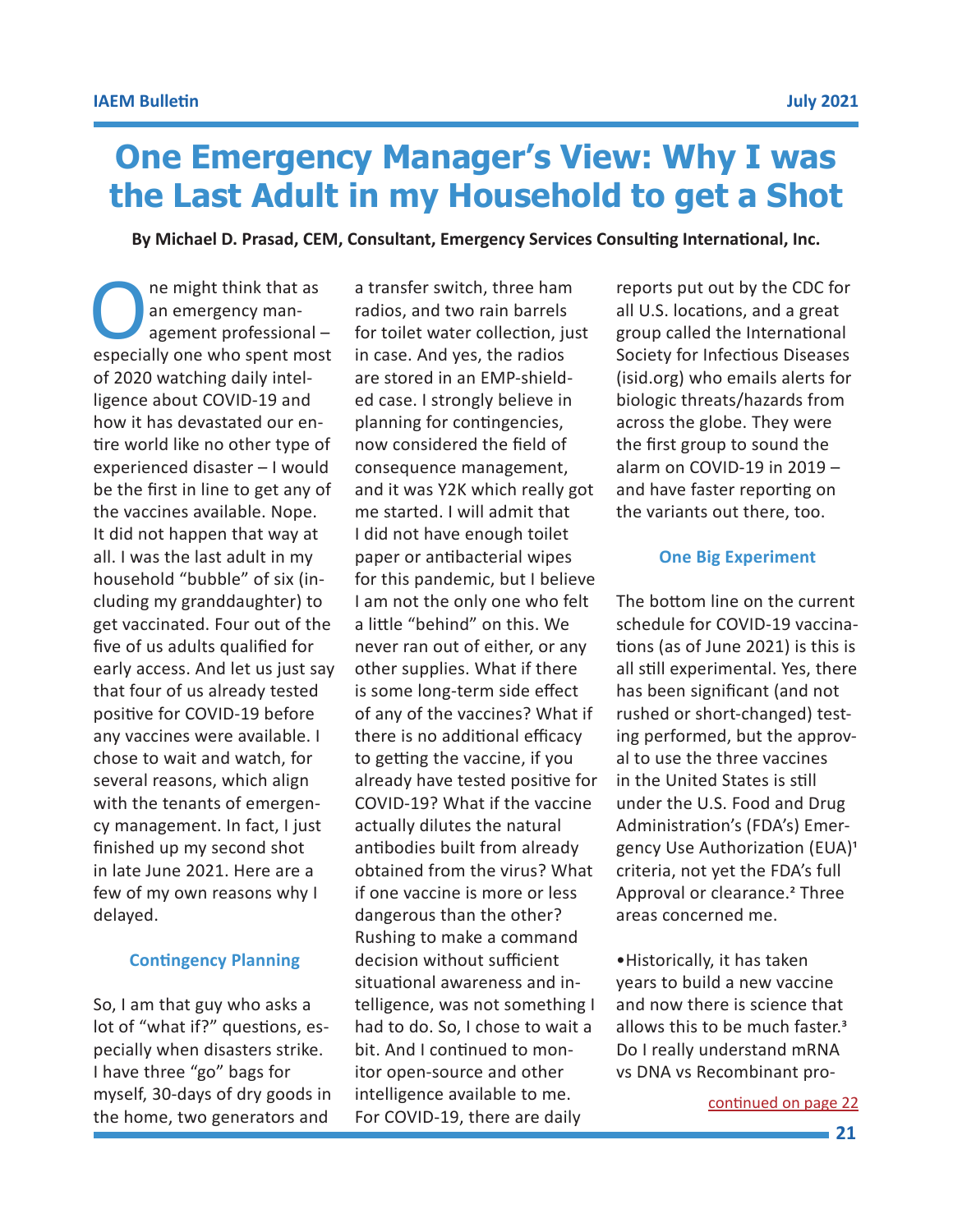### **IAEM Bulletin July 2021**

# continued from page 21 **One Emergency Manager's View**

tein vs Replicating viral vector? Do I trust that the tactical operation is safe for me? Do I really need to be one of the first humans in history to alter my own immune system this way?

•Why is there not full immunity provided by any of the vaccines? When I get a Polio vaccine, I do not expect to possibly get a mild case of polio. Same for Tetanus and Measles. I read the wording carefully on these vaccines – "Developing immunity through vaccination means there is a reduced risk of developing the illness and its consequences. This immunity helps you fight the virus if exposed. Getting vaccinated may also protect people around you, because if you are protected from getting infected and from disease, you are less likely to infect someone else." (World Health Organization, 2021)4

•Finally, I had a potpourri of concerns about the logistics aspects (especially last mile transport and delivery – shot in the arm) of all of the U.S. vaccines. Temperature control, quality assurance from third-party producers and delivery services, batch control, distribution availability (I am

still unclear why I cannot get a vaccine from my primary care physician), and even product tampering<sup>5</sup> all had a part in my apprehensions about getting vaccinated.

# **Cost-Benefit Ratio (Risks and Rewards)**

I have been working from home since the start of this pandemic. As noted, my bubble is pretty small. While there is no tangible monetary cost to getting a vaccine, there certainly are health risks – even minor side effects – to consider. The level of FDA and other governmental approvals provide massive liability protection for those involved in production and distribution of vaccines. Many pharmaceutical companies took substantial financial risks in producing their vaccines in vast quantities before receiving EUA approval – and the whole world should recognize that they did this on their own (no one forced them to do this at gunpoint, for example). But at the end of the day, there will be many groups who will profit from this pandemic. At the very least, emergency management should have its costs and expenses covered, as is done for all disasters. I could say I was being magnanimous by waiting to get vaccinated, so that others, especially those in vulnerable population communities around me, could get vaccinated first. But candidly, that is not true for me. My local and county health officials made extraordinary efforts to get vaccine availability to those populations, and I am pretty sure that is the case in most of our country. As emergency managers responsible to our whole-community populations, we have a duty to highlight (and do something about) these gaps in service, just as we would for unmet recovery needs from any other disaster. Maybe if leaders said they would not get a vaccine themselves until everyone else in their jurisdiction had one made available to them, the cost-benefit ratio would be more aligned.

# **Command and Control Missteps**

"Don't wear a mask. Now wear a mask. Wait, now you don't need to wear a mask." While I know there will be a massive collection of after-action reports, journal articles, and books written about this pandemic and all that really went wrong (which by the way we, as emergency managers, had already warned would go wrong), the whole PPE thing is still a big disappointment for me. As a nation, we still do not do enough to protect first and

continued on page 23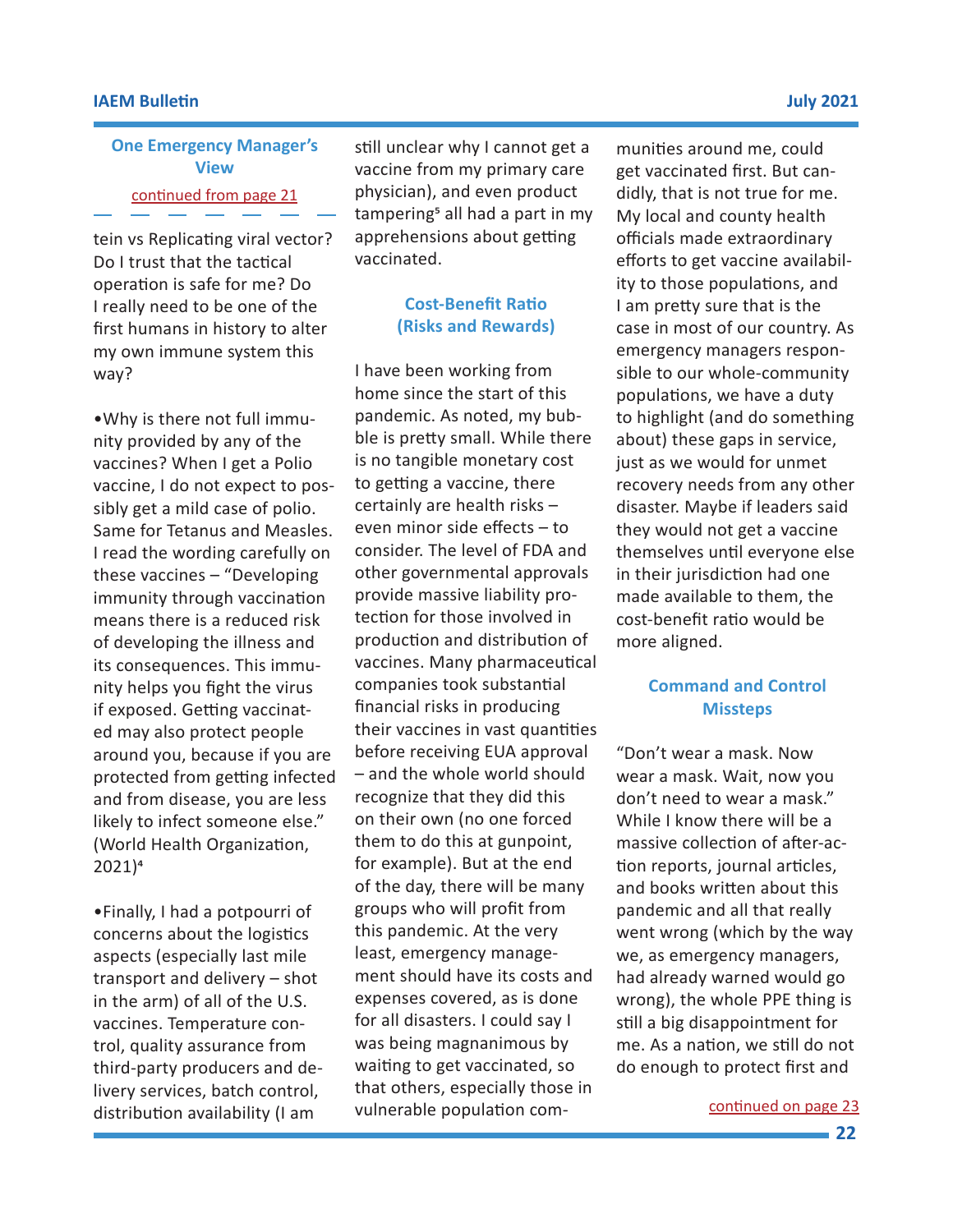## **One Emergency Manager's View**

continued from page 22

emergency responders through proper use, fit testing, and disposal of PPE. I saw these missteps in non-pharmaceutical interventions (NPIs) and when the medical countermeasures (vaccines, convalescent plasma, etc.) became active, I feared it would be more of the same. As noted, before, the decision to change your own immune system via a pharmaceutical intervention is a very personal one, and being driven by propaganda<sup>6</sup> and a lack of full transparency (Remember the need for herd immunity? No one is sure if any of the vaccines actually provide this.) is not the way I operate. Especially in disaster-mode.

We should be wary of governmental leaders who do not fully follow the guidance of experts on a particular subject matter. Emergency Support Function #8 - Public Health is certainly one of those categories. And it can go in both directions: too restrictive or too loose – and many times, it boils down to economic factors that drive the command-and-control decisions. There is much historical precedent for this view in U.S. disaster history, especially as

it relates to federalism and the rights of states to make their own disaster-related response and recovery decisions. While the response to COVID-19 may have started as a national security event, it quickly became a series of 56+ simultaneous CBRNE mass casualty incidents, each with its own set of incident command structures. Case in point is the state of West Virginia. The last CONUS state to publicly report a positive case<sup>89</sup> but one of the first to get vaccines available through existing community pharmacies, rather than wait for pop-up clinics to be established or using the national chains to distribute the vaccines.<sup>10</sup> While back in February 2021, West Virginia was leading the nation (only second to Alaska then in percentage of adults receiving at least one dose), as of the end of June that same year, they are at the bottom of the pack (45th out of the 50 states).<sup>11</sup> All of this is derived from political decision-making, and I suspect some economic factors as well. When disaster priorities are turned upside-down, and property/asset/revenue protection is placed above incident stabilization and even life safety, things go badly. One only needs to look up where there were successes, and deplorably, failures as well, in the responses at long-term care facilities across the country.12

#### **Why I finally changed my mind**

For some, the decision to get vaccinated was based on their paid or volunteer work. Even the Red Cross, while not requiring all volunteers get vaccinated, will make command and control staffing decisions for disaster preparedness and response, based on vaccination status of the volunteer. It is ironic that the need to get "back to normal" and put our unmasked faces in front of each other daily has taken priority over the continued threat of this pandemic, especially for those who have not been vaccinated yet or never will. How quickly we have lost the extraordinary occupational health safety gains we made with virtual/remote work in so many fields of service, including emergency management. Will next year's seasonal flu be a culling event as well? As I mentioned, I have a sixyear-old granddaughter. There is no shot (yet) for her. If there was even a chance that I could do something which could prevent her from getting sick, I would do everything in my power to make that happen. That was the (selfish in many ways) tipping point for me. Risks and rewards. I finally decided I will take the risk, to

continued on page 24